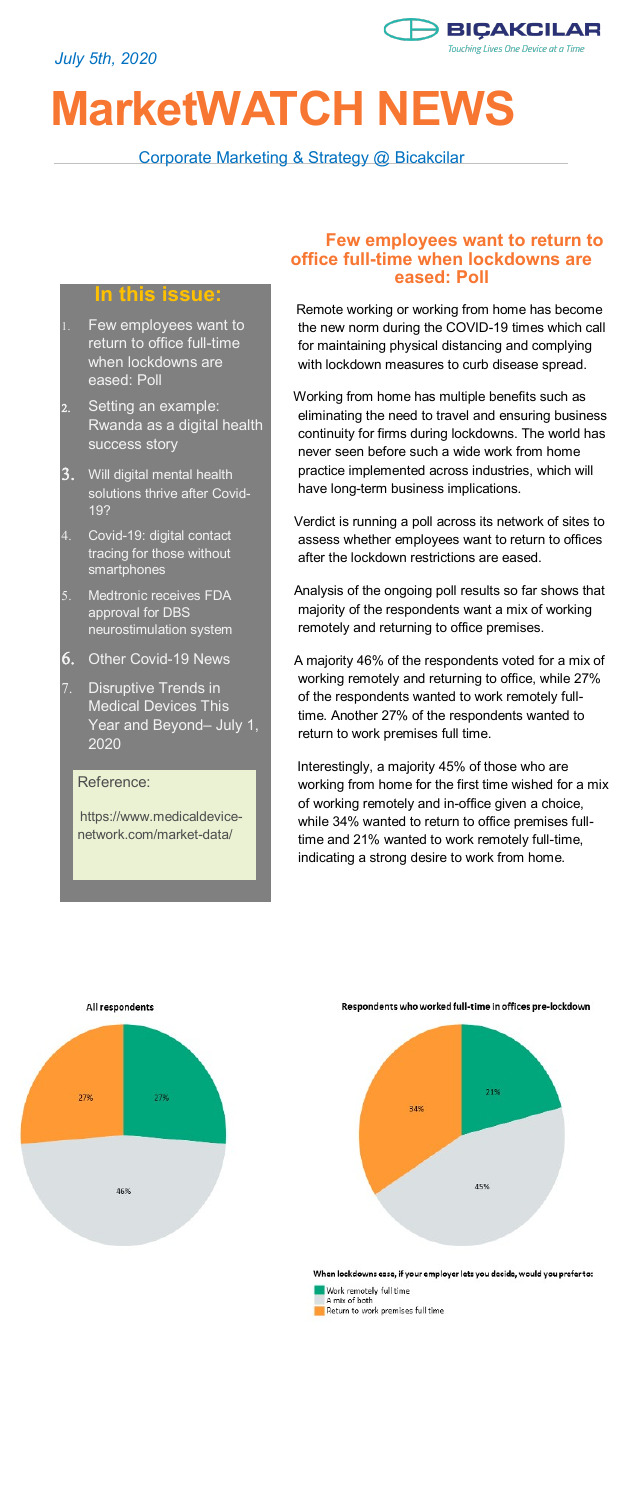# Setting an example: Rwanda as a digital health success story

*Rwanda is set to become the first country in the world to have a digital-first universal primary care service, due to a government collaboration with Babylon Health. Allie Nawrat explores the transformation this African country has been through to make it a good location for implementing digital health innovations to benefit of its citizens.* 

The past 25 years have seen Rwanda transition from its legacy of genocide and war into a largely peaceful nation with a steadily growing economy, particularly in the agricultural sector. According to the World Bank, poverty declined from 59% to 39% between 2001 and 2014 and Rwanda's eco-



nomic growth has built upon previous success to exceed 10% in 2019.

#### **Spotlight on health and technology**

Central to Rwanda's economic success is government-led national growth strategies. The first of these was Vision 2020, which was launched in 2000 and aimed for the country to become a middle-income country in two decades. This relies upon diversifying the economy beyond the agriculture sector and upskilling its population in other fields.

Although Rwanda still faces significant challenges in meeting its development goals, one of its major successes has been the healthcare sector. Rwanda is one of the few developing countries in the world to have universal health coverage; its communitybased health insurance programme – known as Mutuelle de Santé – reaches more than 90% of the population.

Another area of focus for Rwanda is technology. As part of nationwide digitisation efforts the government has invested in a broadband infrastructure that now covers 90% of the country and mobile phone penetration has exceeded 75% of the population. This is a particularly impressive feat since most of Rwanda's 12.5 million people are spread out in rural areas with incredibly difficult topography.

Building on Rwanda's strong foundations in healthcare and technology – and to advance progress towards the country's long-term development goals – the government signed a ten-year collaboration with UK-headquartered remote consultations provider Babylon Health.

Together they will create the world's first digital-first universal primary health care service, in which everyone over the age of 12 in Rwanda will have access to consultations with doctors or nurses through their mobile phones within minutes. Thereby reducing delays in accessing appointments or the need to travel for many hours to see a medical professional.

#### **A bright, healthy future for Rwanda**

Rwanda minister of health Dr Daniel Ngamije stated: "Increasing access to our doctors will help stop self-diagnosis and self-medication, which lead to longer-term complications.

"With the reduced burden on health centres and other medical institutions, our medical professionals will be able to spend more time and resources on the most serious medical cases, further increasing the quality of healthcare delivery across the country."

"Digital healthcare is a significant step towards ensuring that all our members can conveniently access doctors without fear of loss of income or worry about travel to a medical institution, added Dr Solange Hakiba deputy director general of the Rwandan Social Security Board, which runs the Mutuell de Santé programme. "Early intervention with easier access to healthcare will also reduce the burden on our universal healthcare scheme."

"We are so proud to be helping make Rwanda a world-leader in digital health, and so humbled that the Government of Rwanda chose Babylon to help its ambition to provide universal primary care to all its citizens," noted Babylon CEO and founder Dr Ali Parsa. "Rwanda is showing the world how we can sustainably tackle the challenges in healthcare, and make it accessible and affordable for all.'

The country's Covid-19 emergency response project, which is being supported by \$14.25m of funding from the World Bank, will explore multiple digital health innovations to support its management of the pandemic.

These include real-time digital mapping of the spread of the disease and telemedicine to reduce the need for suspected patients from having to attend doctors' surgeries.

Rwanda's proactive, solution-driven response to an escalating driven pandemic, which is likely to wreck the economies of even the most developed countries is a real testament to how far this country has come in the past 25 years. Rwanda really is now a model to other developing countries of how technology can support socioeconomic growth and stability, particularly to improve the health of its citizens.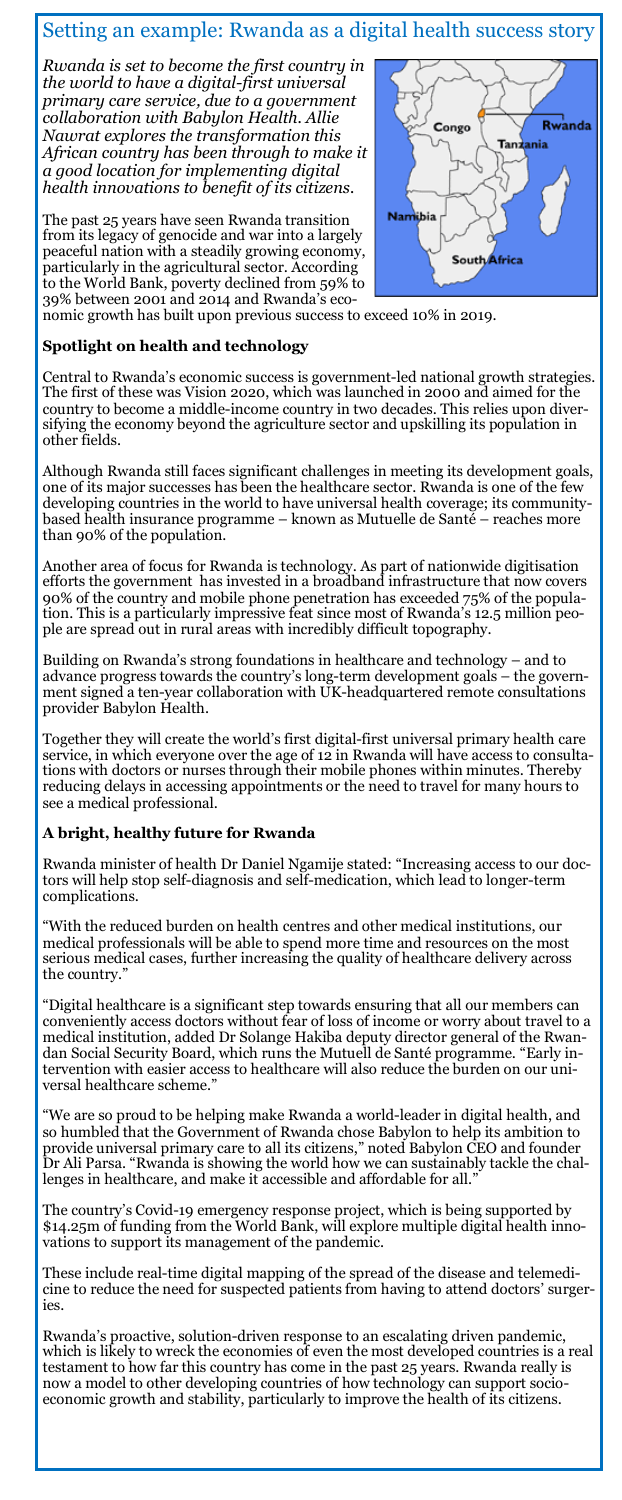# Will digital mental health solutions thrive after Covid-19?

Talking therapies for mental health conditions are among countless medical interventions that have been disrupted due to the Covid-19 pandemic, and many patients have now turned to digital solutions to supplement their usual in-person treatment. But are digital mental health systems struggling to make up for the face-to-face connection lost in lockdown, or is this a watershed moment for the delivery of mental health treatment?



#### **Digital mental health appears to be post-pandemic friendly**

It's perhaps unsurprising that a surge in demand for mental health care services is expected post-pandemic too, with thousands of people across the world grieving lost loved ones and lost livelihoods. Resources are already stretched thin for mental health care in many regions, so the ability to access therapy digitally could shorten the path to treatment considerably as patients will no longer be limited by location-based availability. This is expected to be particularly beneficial to younger people.

BioBeats CEO David Plans is confident that his company's unique, workplace-centric digital mental health platform will have a role to play as society returns to something resembling normality. BioBeats combines an AI powered app, BioBase, and a wearable device that collects biometric health data, such as heart rate variability and activity, as well as psychometric data to provide employees with personalised health insights and tools.

Plans says: "Through continuous measurement, our technology is able to provide personalised coaching programmes for mental wellbeing, resilience, and recovery. Our products are purpose-built for use within companies to promote better mental health and build deeper resilience.

As we come back to work from lockdown, the office is going to look very different. Employees will need support in coping with new ways of working and diminished socialisation as part of the work environment. These changes will undoubtedly take a toll on the mental health of workers, and workplaces have a responsibility to help guide their employees through these changes. At the end of the day, it benefits the employer as well, since improved mental wellness amongst employees translates into greater productivity and less sick days taken."

## **How do patients feel about all this?**

It's perhaps unsurprising that digital metal health leaders are big believers in their own products – but how do patients feel about these solutions? Verdict checked back in with Amanda (not her real name), who we spoke to in April toward the beginning of the pandemic. After four months of CBT to treat anxiety and low mood, Amanda and her therapist were forced to switch to communicating digitally, which she initially found she preferred.

"I still definitely prefer it," she says. "It's convenient and I won't feel comfortable using public transport to get anywhere for a while so this meets my needs. I feel like now I've done it this way for a while it's become 'normal' and I wouldn't change it.

Now that everything has become virtual, getting logged on and setting up a call for everyday things is becoming muscle memory. I can definitely see the benefits of face-toface but right now I'm so happy with the ease and practicality of virtual."The digital mental health market was valued at \$1.4bn (£1.1bn) in 2017 and is projected to reach \$4.6bn .in 2026, according to Zion Market Research.

With strong industry and patient enthusiasm to back them up, if digital metal health services can adequately handle the surge in referrals predicted to swamp the sector, this could prove testament to their worth.

O'Donnell says: "Face to face appointments will not and should not go anywhere, but I do think there will be more of an expectation for flexibility. Since we've been in lockdown people are working from home, they've been home-schooling, they've been doing parts of their lives digitally where that was never an option before. While it's been because we haven't had another option, it's proof that so much more is possible than we may have originally thought."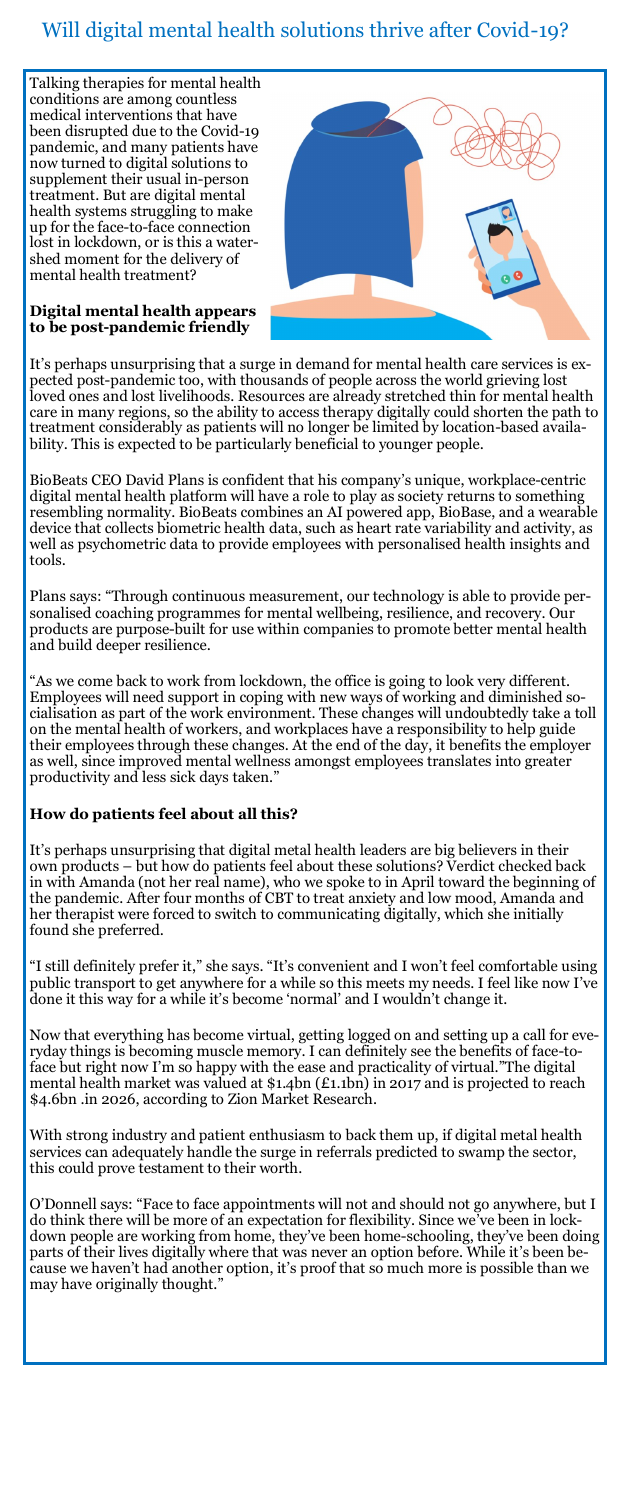## **Covid-19: digital contact tracing for those without smartphones**

One of the many solutions to easing lockdown restrictions under UK government plans is to harness is an app that can enable large-scale digital contact tracing – but not everybody has a compatible smartphone for the NHS app set to be rolled out this month. Fortunately, there could be a few ways to bring the technology to the entire population.



#### The UK has now surpassed more than

40,000 Covid-19 deaths, the second country after the US to do so. With its response to the pandemic widely criticised by both the country's own citizens and on the world stage, the British government is planning to roll out a contacttracing app to try and curb the spread of the infection. This app will be complemented by the human contact tracers whose job it is to call people who have potentially been exposed to the virus. This system has gotten off to a fairly shaky start.

If the AI calculates that the person is likely to have Covid-19, all the people the Bluetooth ID has been in recent close contact with will be sent a notification advising they self-isolate for 14 days. The sick person will then be tested for the disease. If they test positive, self-isolation will continue to be recommended to those they have come into contact with. If they test negative, a second notification will be sent by the app to tell them they can stop self-isolating.

#### **Contact tracing through a mobile phone isn't accessible for many**

Despite their apparent ubiquity, only 77% of the UK population are actually estimated to own mobile phones. Relying so heavily on mobile phone technology means nearly a quarter of the population could slip through the cracks. Plus, the app will only be available on phones which run on either Google's Android and Apple's iOS platform – by far the most popular mobile phone operating systems, but by no means the only ones.

"These apps are biased towards the affluent part of the population. People who don't have the latest smartphone can't participate, people who don't have a smartphone can't participate, children are not in the mix, homeless people are not in the mix. It clearly doesn't address everyone." As an alternative, Nauck floated the idea of 'Bluetooth beacons', devices that would serve the same functionality as the app but be mass-produced for those without access to an Android or iOS smartphone and serve the same function.

A small wearable Bluetooth device which could be distributed among homeless people and young children who don't have their own mobile phones, for example, could drastically expand the reach of the test and trace program. Experts have estimated that the NHS contact tracing app will need a 60% adoption rate among the population to be a success. When only 77% of the population actually have mobile phones, that means the vast majority of mobile phone users will need to download the app.

#### **Contact tracing without Bluetooth technology**

Nauck also floated the idea of moving away purely from smart devices and towards apps built into smart televisions – many older or financially disadvantaged people may not own a smartphone, but may well have a television that could be tuned into a contact-tracing platform.

Wellness app Evergreen's UK executive chairman Stephen Critchlow stressed the importance of a web interface as well as a mobile phone platform. "We think it's really important there's also a web interface as well as an app," he said. "The NHS app doesn't have a web interface, but we think it's really important we can continue to maintain ours. That means even if you had no device of your own, you could go into the library and use a computer and log in."

"Technology generally tends to favour those that are able to take advantage of it, but healthcare problems happen in individuals who are more disadvantaged. If we really want to make a difference for everybody, we need to make the technology work for the most deprived populations and the most vulnerable."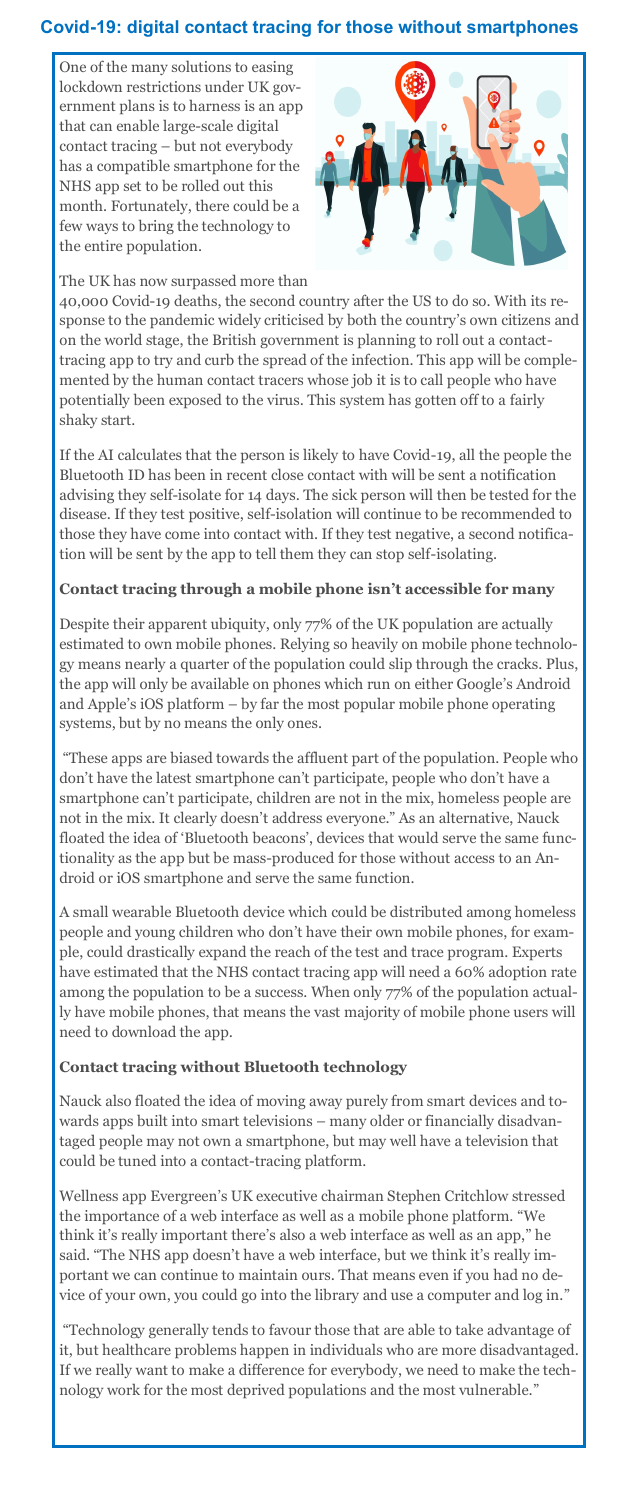Ireland-based medical Medtronic technology company Medtronic has received the US Food and Drug Administration (FDA) approval for its Percept PC Deep Brain Stimulation (DBS) system.

The neurostimulation system uses BrainSense technology to chronically capture and record brain signals while delivering therapy to patients with neurologic disorders related to Parkinson's disease, essential tremor, dystonia, epilepsy or obsessive-compulsive disorder (OCD).

It enables physicians to track patient brain signals and correlate them with patient-recorded actions or experiences, including symptoms, side effects, or medication intake, offering a personalised, data-driven neurostimulation treatment.

DBS is an individualised therapy delivered from a small pacemaker-like device, which can be placed under the skin of the chest or abdomen. It is designed to send electrical signals through very thin wires to a targeted area in the brain related to the symptoms of a neurological disorder.

In addition to BrainSense technology, the Percept PC DBS system uses several other features, including 3T and 1.5T full-body magnetic resonance imaging (MRI) scans, Enhanced Patient Programmer, and low-pulse width, which enables expanded stimulation options.

It also said to have improved battery longevity and contains a smart battery for personalised prediction of remaining battery life.

Medtronic Restorative Therapies Group Brain Modulation business vicepresident and general manager Mike Daly said: "There is nothing that can replace clinical judgement in treating patients. For the first time, this technology gives clinicians feedback directly from the DBS patient's brain.

"With such data-driven, patient-specific insights, we believe it can change the standard of care."

Medtronic noted that the Mayo Clinic in Rochester will be the first in the US to implant the newly approved device.

Meanwhile, the company received secured CE mark approval for its TAVI system this week.

Earlier this month, Medtronic received an investment of \$337m from Blackstone Life Sciences to scale up the development of its upcoming diabetes technologies.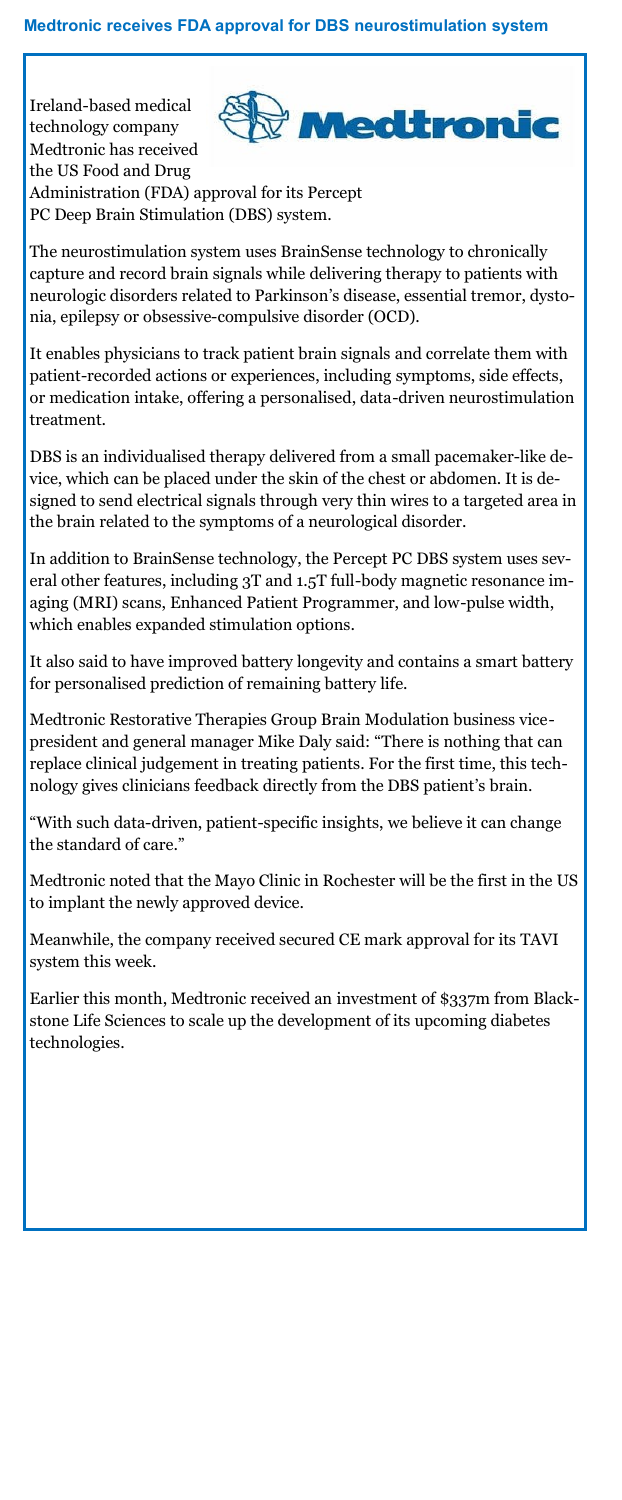**Coronary interventions experience decline due to Covid-19-** A study published by the European Society of Cardiology indicated that the rate and timing of admissions of patients with STelevation myocardial infarction (STEMI), a life-threatening type of heart attack, was reduced globally since the Covid-19 outbreak. The European Society of Cardiology



administered an internet-based questionnaire to cardiologists and cardiovascular nurses, receiving over 3,000 responses from 141 countries across six continents. Over 60% of responses indicated that the reduction in STEMI presentations was over 40%, and over 40% of STEMI patients admitted to hospital presented beyond the optimal window for minimally invasive treatments such as percutaneous coronary interventions (PCI) or thrombolysis.

**Timeline for resuming elective surgeries becoming more clear amid the Covid-19 pandemic-** CEOs of large healthcare networks are now predicting that elective procedure volumes will not return to pre-Covid-19 levels for another three to six months. By analyzing epidemiology data and tracking regional guidelines, GlobalData projects surgery volumes to reach 75% of what was performed in 2019 by the end of Q3 2020 and expects hospitals to reach pre-Covid-19 capacities by the end of 2020. In early 2021, GlobalData anticipates a "surge" period where hospitals will be functioning at 10–20% above regular capacity to catch up on delayed procedures.

**Covid-19 cases re-emerge in Beijing-** Beijing has cancelled over 60% of its commercial flights amid a reemergence of Covid-19 cases which began on 11 June. The most recent outbreak in Beijing has led to a cumulative total of approximately 250 cases. In order to control the spread of the new outbreak, Beijing is implementing measures to control the movement of people in and out of high and medium risk zones. The source of the outbreak has been linked to a regional wholesale food market.

A disease control expert from the National Health Commission, Wu-Hao, has predicted that the new daily cases are expected to remain at current levels after which point they will drop off. Although Hao believes the virus outbreak to be under control, he did warn of the possibility of asymptomatic carriers and urged vigilance among the people. Beijing has flagged five high-risk zones and a further 38 medium -risk zones in order to focus on ramped-up testing efforts. Testing capacity in Beijing is now upwards of 300,000 people per day.

Authorities state that testing efforts will focus on personnel in high-risk industries such as healthcare, delivery, and food handling within the designated zones in order to continue to control the spread of the virus. New daily reported cases in Beijing were in the '30s during 14-17 June, but have since declined to a low of nine on 22 June. Despite this decline, Beijing has reported an increase of new daily cases to 13 as of 23 June, making it unclear if cases are going to drop to zero.

Fears of a second wave are mounting, even as many countries around the world continue to struggle with combatting the first wave. Countries such as India, Iran, and Russia and many countries across Central and South America are among those that are currently focused on flattening their curves. With a vaccine still not available, social distancing, contact tracing, and robust testing remain vital efforts in combatting the spread of Covid-19, in Beijing and worldwide, ensuring supply chains